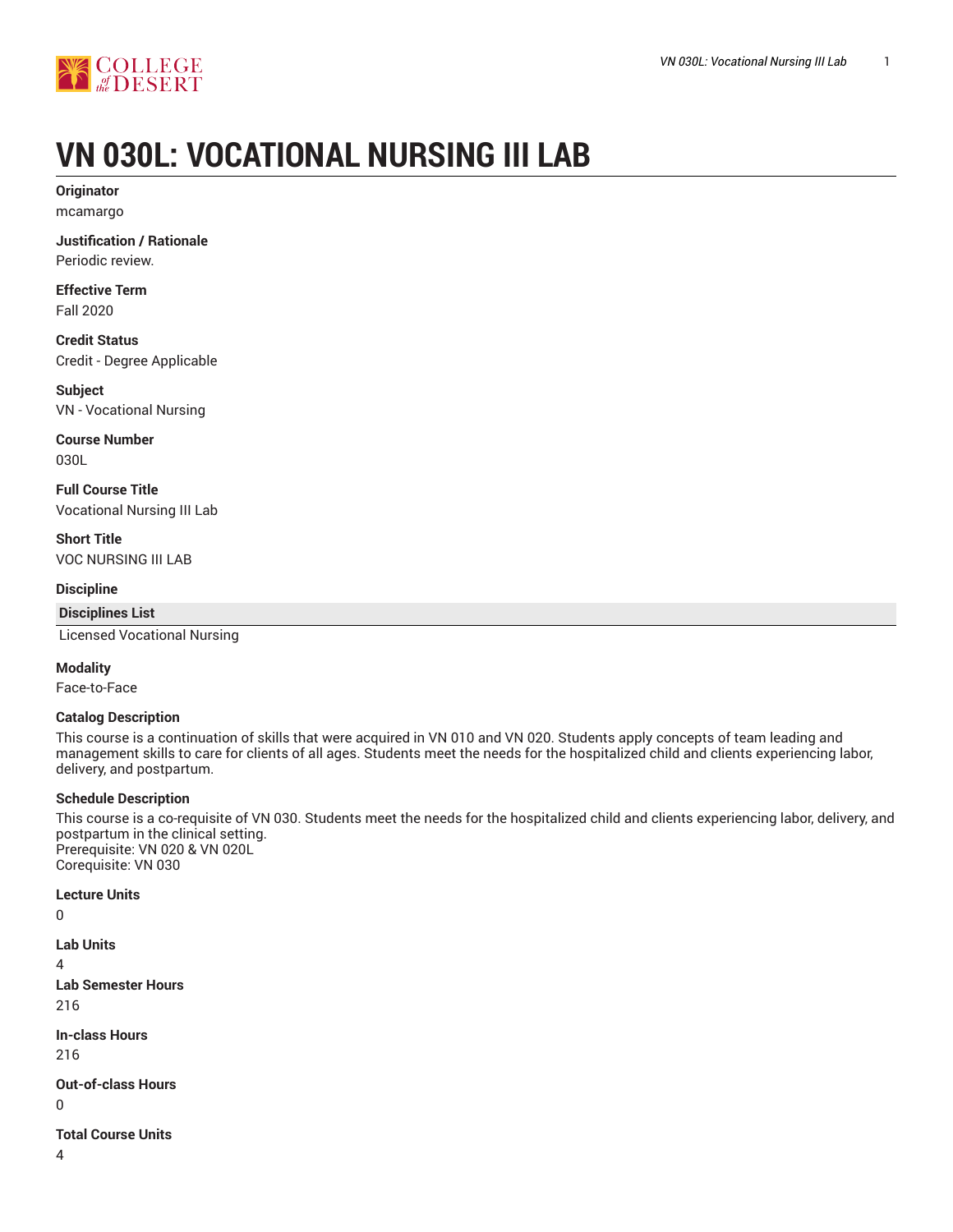

# **Total Semester Hours**

216

### **Prerequisite Course(s)**

VN 020 & VN 020L; Corequisite: VN 030

# **Required Text and Other Instructional Materials**

# **Resource Type**

Book

# **Author**

Clayton, B.D., Gurevietz, S.L., Willihnganz, M.J.

# **Title** Basic Pharmacology for Nurses

**Edition**

# 18th

**Publisher**

Elsevier

#### **Year** 2019

**College Level**

Yes

# **ISBN #** 978-0-323-55061

# **Resource Type**

Book

# **Author**

Timby, B.K.

**Title** Fundamental Nursing Skills and Concepts

# **Edition**

11th

# **Publisher** Lippincott

**Year** 2017

# **College Level** Yes

**ISBN #** 978-1-4963-2762-8

**Resource Type** Book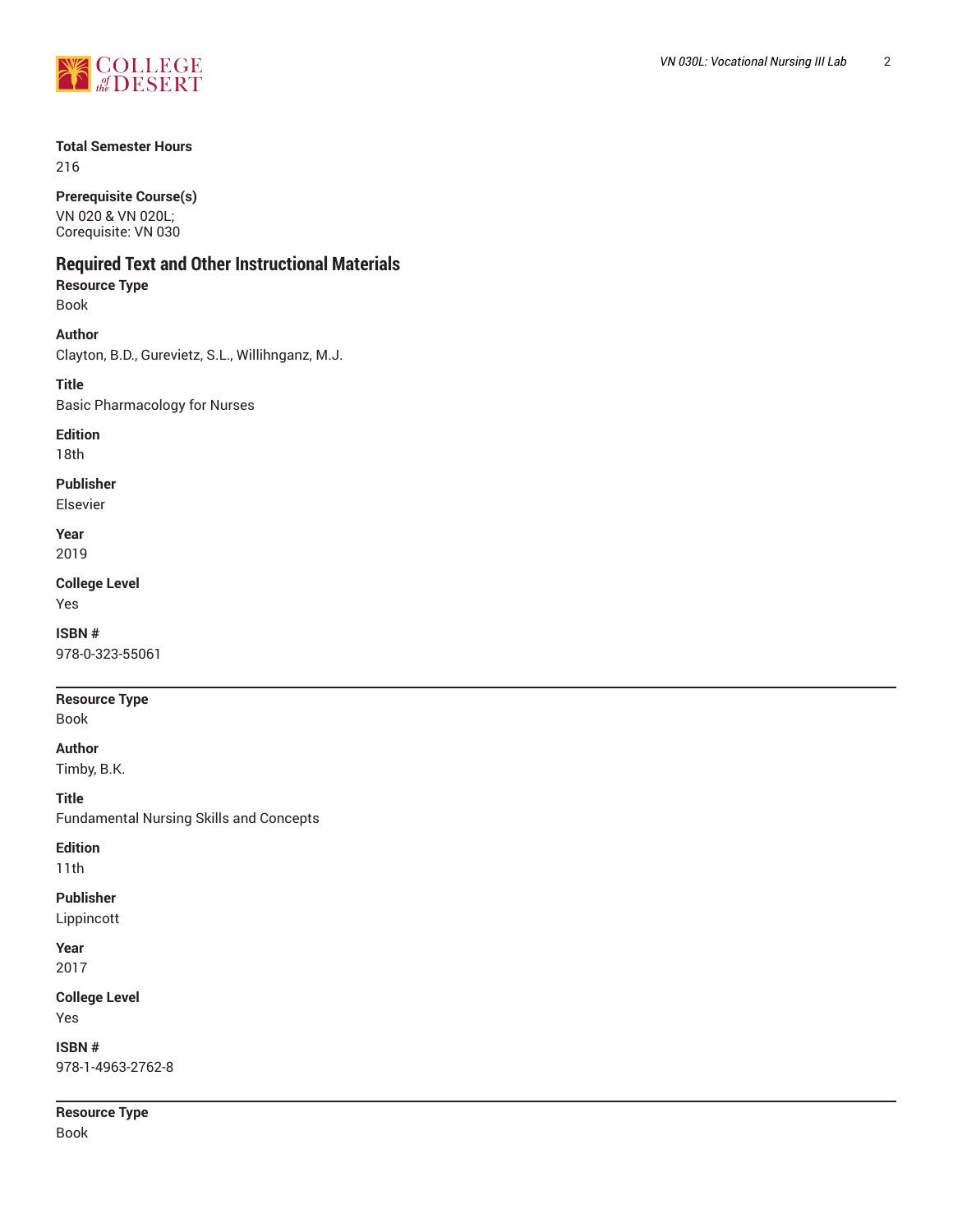

# **Author**

Timby, B.K.

#### **Title**

Introductory Medical-Surgical Nursing

### **Edition**

12th

# **Publisher**

Lippincott

**Year** 2018

# **College Level**

Yes

# **Resource Type**

Book

# **Author**

Board of Vocational Nursing and Psychiatric Technicians

# **Title**

Board Statues, Rules and Regulations

# **Publisher**

Board of Vocational Nursing and Psychiatric Technicians

# **Year**

2014

# **College Level**

Yes

# **Flesch-Kincaid Level**

12

# **ISBN #**

not applicable

# **Resource Type**

Book

# **Author**

Leifer, G.

# **Title**

Introduction to Maternity and Pediatric Nursing

# **Publisher**

Elsevier

#### **Year** 2014

**College Level**

Yes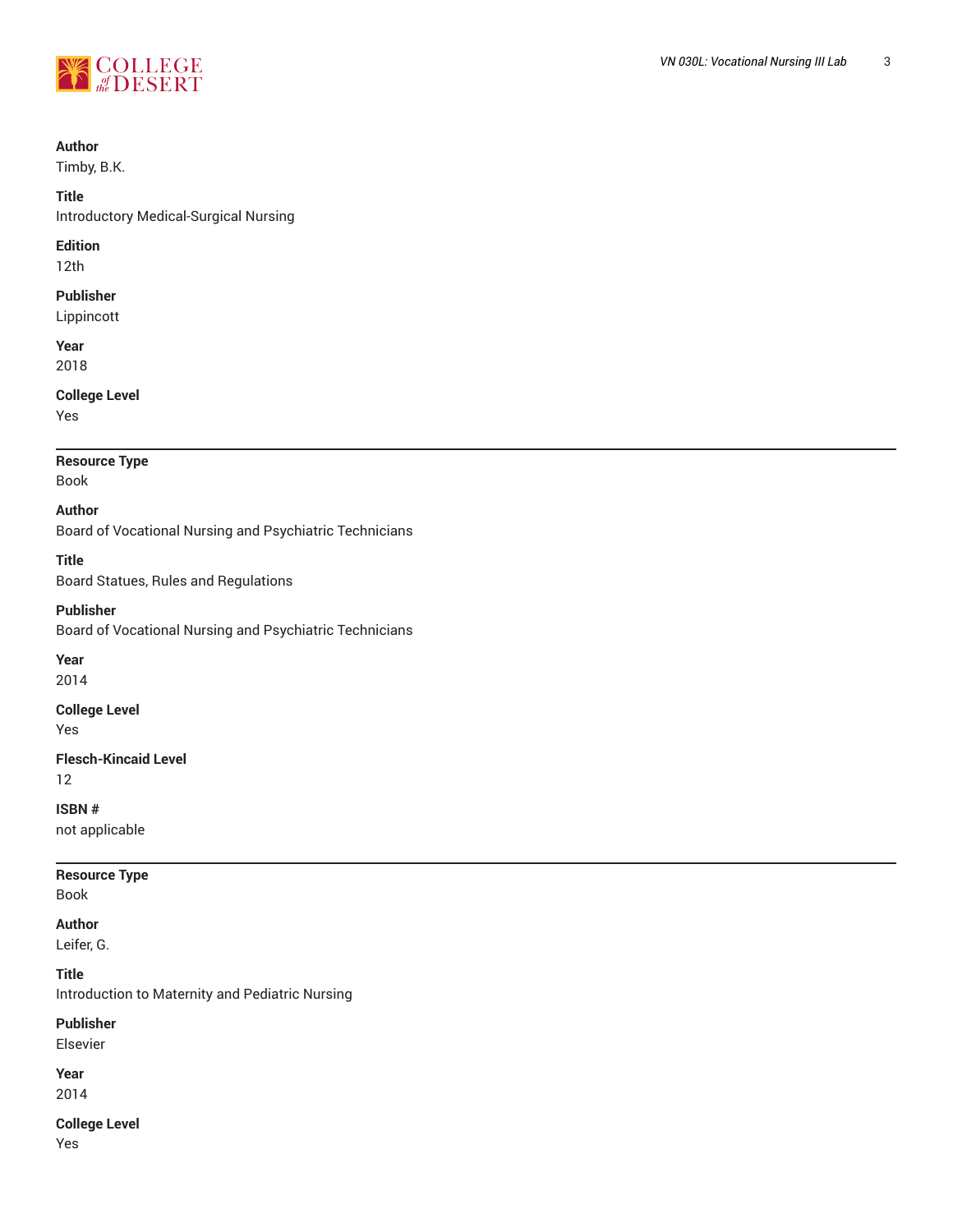

# **Flesch-Kincaid Level**

12

# **ISBN #**

9780323483971

# **Resource Type**

Web/Other

# **Description**

Stethoscope

# **Resource Type**

Web/Other

# **Description** VN30L Current Year Syllabus

# **Resource Type**

Web/Other

# **Description**

Uniform

# **Resource Type**

Web/Other

# **Description**

Watch with second hand

# **Resource Type**

Web/Other

# **Description**

**Scissors** 

### **Resource Type** Web/Other

**Description** Penlight

# **Resource Type** Web/Other

**Description**

Goggles

# **For Text greater than five years old, list rationale:**

The CA BVNPT most recent Rules and Regulations are from 2014 no new updates available at this time.

**Class Size Maximum** 30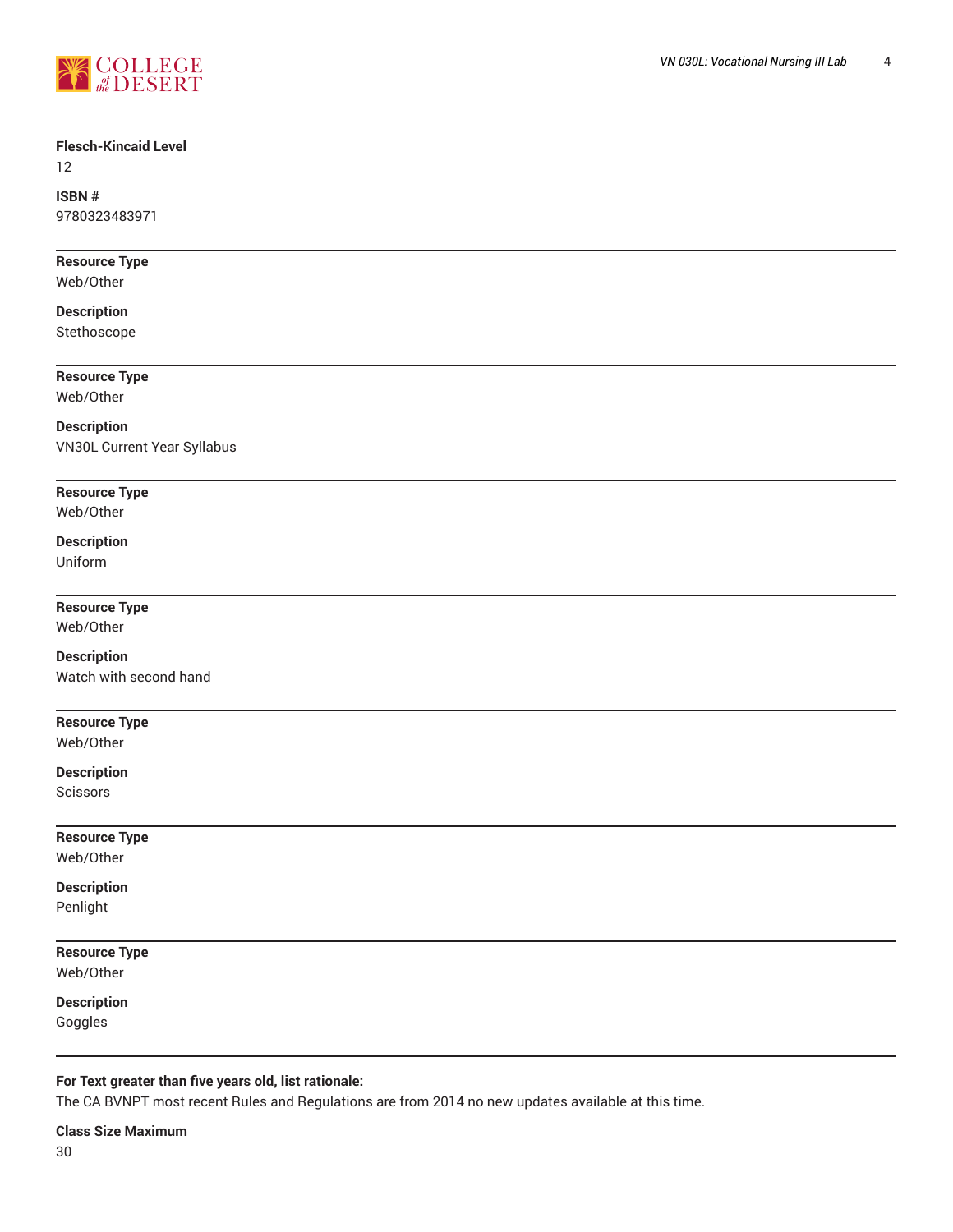

#### **Entrance Skills**

Apply data collected in assessment of client's needs when planning and implementing care.

#### **Requisite Course Objectives**

VN 020-Identify the data to be collected in client assessment. VN 020L-Apply data collected in assessment of client's needs when planning and implementing care.

### **Entrance Skills**

Develop nursing care plans for clients assigned to their care.

#### **Requisite Course Objectives**

VN 020-Outline the components of a complete nursing care plan. VN 020L-Develop nursing care plans for clients assigned to their care.

#### **Entrance Skills**

Provide competent nursing care that incorporates an understanding of standards of care.

#### **Requisite Course Objectives**

VN 020-Explain the importance of nursing standards in the delivery of competent nursing care. VN 020L-Provide competent nursing care that incorporates an understanding of standards of care.

#### **Entrance Skills**

Communicate therapeutically with clients and families.

#### **Requisite Course Objectives**

VN 020-Describe critical elements of written and verbal communication. VN 020L-Communicate therapeutically with clients and families.

#### **Entrance Skills**

Participate as members of the health care team.

#### **Requisite Course Objectives**

VN 020-Discuss the role of the vocational nurse on the health care team. VN 020L-Participate as a member of the health care team.

#### **Entrance Skills**

Assume responsibility and accountability for performing professionally in the clinical environment.

#### **Requisite Course Objectives**

VN 020-Discuss the role of the vocational nurse on the health care team. VN 020-Identify the role of the vocational nurse in leadership and supervisory roles. VN 020L-Assume responsibility and accountability for performing professionally in the clinical environment.

#### **Entrance Skills**

Corequisite skills: Recognize the influence of the family and cultural practices on growth, development, nutrition, and health care.

#### **Requisite Course Objectives**

VN 030-Recognize the influence of the family and cultural practices on growth, development, nutrition, and health care. (NUTRITION)

# **Entrance Skills**

Demonstrate the proper therapeutic communication techniques during interactions with pediatric clients and their family members.

# **Requisite Course Objectives**

VN 030-Demonstrate the proper therapeutic communication techniques during interactions with pediatric clients and their family members. (COMMUNICATION)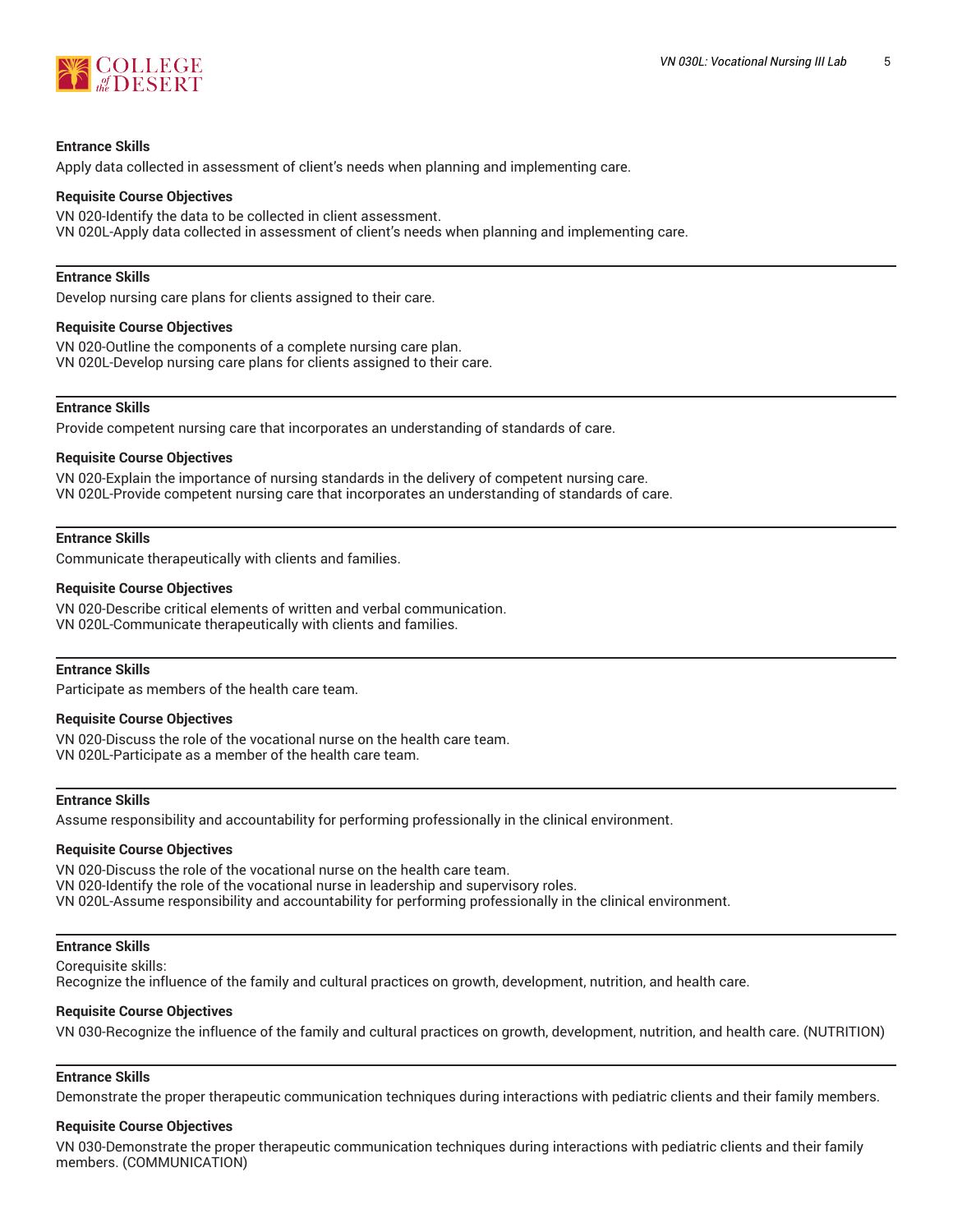

#### **Entrance Skills**

Compare and contrast physical findings between a pediatric and an adult client.

#### **Requisite Course Objectives**

VN 030-Compare and contrast physical findings between a pediatric and an adult client.

#### **Entrance Skills**

Integrate knowledge of growth and development with nursing process to assist in the development of a nursing care plan for the pediatric client and family.

#### **Requisite Course Objectives**

VN 030-Integrate knowledge of growth and development with nursing process to assist in the development of a nursing care plan for the pediatric client and family. (GROWTH AND DEVELOPMENT)

### **Entrance Skills**

Assess the impact of an illness, especially one requiring hospital stay, on a child.

#### **Requisite Course Objectives**

VN 030-Assess the impact of an illness, especially one requiring hospital stay, on a child.

#### **Entrance Skills**

Describe common nursing interventions used in the health care of children to aid in the diagnosis and during therapy.

#### **Requisite Course Objectives**

VN 030-Describe common nursing interventions used in the health care of children to aid in the diagnosis and during therapy. (PEDIATRIC NURSING)

#### **Entrance Skills**

Assist in the formulation of nursing care plan for pediatric client with alterations in the function of body systems.

#### **Requisite Course Objectives**

VN 030-Assist in the formulation of nursing care plan for pediatric client with alterations in the function of body systems. (NURSING PROCESS)

#### **Entrance Skills**

Evaluate the effectiveness of nursing care plan for pediatric client and provide validation of findings in client's record.

#### **Requisite Course Objectives**

VN 030-Evaluate the effectiveness of nursing care plan for pediatric client and provide validation of findings in client's record. (NURSING PROCESS)

#### **Entrance Skills**

Explore the role of the vocational nurse in the workplace and list a variety of work settings that currently employ licensed vocational nurses in this community.

#### **Requisite Course Objectives**

VN 030-Explore the role of the vocational nurse in the workplace and list a variety of work settings that currently employ licensed vocational nurses in this community.

**Course Content** See lab content.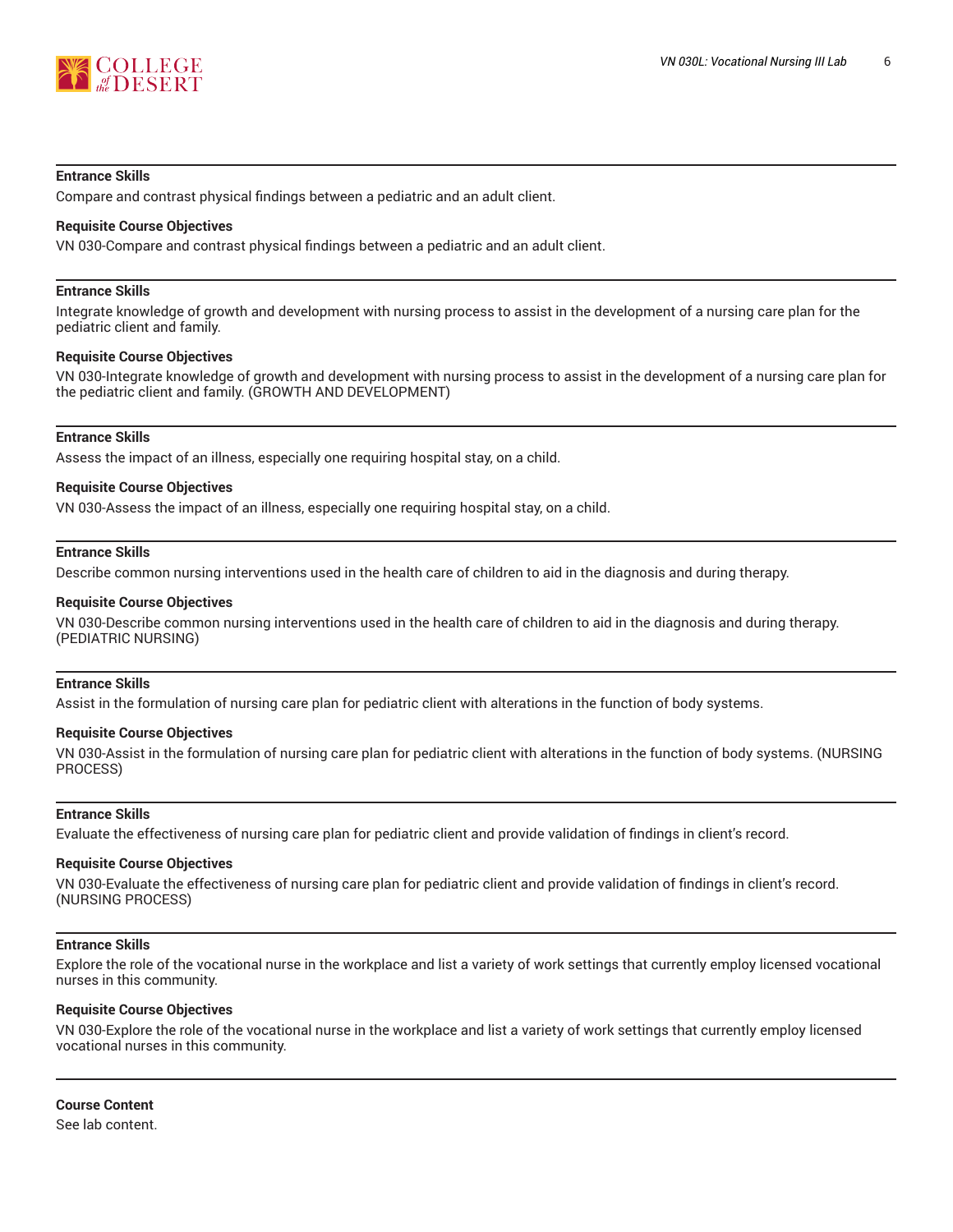

#### **Lab Content**

- 1. Provider Of Care
	- a. Collects objective data
	- b. Collects subjective data
	- c. Interprets data
	- d. Provides diagnosis
	- e. Develops a plan
	- f. Implements a plan
	- g. Evaluates plan
- 2. Manager Of Care
	- a. Provides care for clients with basic alterations in health
	- b. Promptly communicates changes in the client's basic health status to the instructor and team leader.
	- c. Maintains communications by accurate and concise recording and reporting
	- d. Identifies the following factors when providing client care:
		- i. Role of significant others
			- ii. Cultural awareness in communication, health teaching and nutrition.
		- iii. Age-related factors
	- e. Demonstrates supervision skills by assisting LVN/RN charge nurse in long term care:
		- i. Assist with phone orders
		- ii. Assists with weekly client assessments
		- iii. Assigns coffee and lunch breaks
		- iv. Assists team members as needed
		- v. Checks that nursing care was completed and recorded/reported
		- vi. Seeks help when necessary
		- vii. Practices in a cost-effective manner
	- f. Member Within The Discipline
		- i. Uses lines of authority in communications
		- ii. Identifies the client advocacy role of the vocational nursing student
		- iii. Exhibits honesty and reliability
		- iv. Identifies own strengths and weakness
		- v. Formulates a plan to strengthen areas of weakness
		- vi. Maintains professional client confidentiality at all times
		- vii. Seeks learning experiences actively
		- viii. Follows COD Nursing students' dress and conduct codes
		- ix. Regularly reports for clinical and post-conference on time.
		- x. Participates in post-conference discussions
		- xi. Recognizes professional obligation to report behaviors in self and others that jeopardize client safety
		- xii. Maintains professional verbal/non-verbal behavior with peers/faculty/nursing team

#### **Course Objectives**

|             | <b>Objectives</b>                                                                                                                                                           |
|-------------|-----------------------------------------------------------------------------------------------------------------------------------------------------------------------------|
| Objective 1 | Assess basic physical, emotional, spiritual and socio-cultural needs of clients of all ages using a variety of resources.                                                   |
| Objective 2 | Develops nursing care plans, establishing priorities and revising as necessary.                                                                                             |
| Objective 3 | Provides safe, competent nursing care using accepted standard of practice and making appropriate referrals.                                                                 |
| Objective 4 | Evaluates care to determine priorities, goals, and effectiveness of care.                                                                                                   |
| Objective 5 | Incorporates effective communication skill in nursing role, in therapeutic relationships with clients and families and in<br>collaboration with members of the health team. |
| Objective 6 | Demonstrates skills needed by the LVN who is functioning as a team leader.                                                                                                  |
| Objective 7 | Assumes responsibility and accountability for managing one's own actions and care delegated to those with lesser<br>preparation.                                            |
| Objective 8 | Practices within the scope of practice of the licensed nurse.                                                                                                               |
| Objective 9 | Adheres to nursing code of ethics when delivering care to clients of all ages.                                                                                              |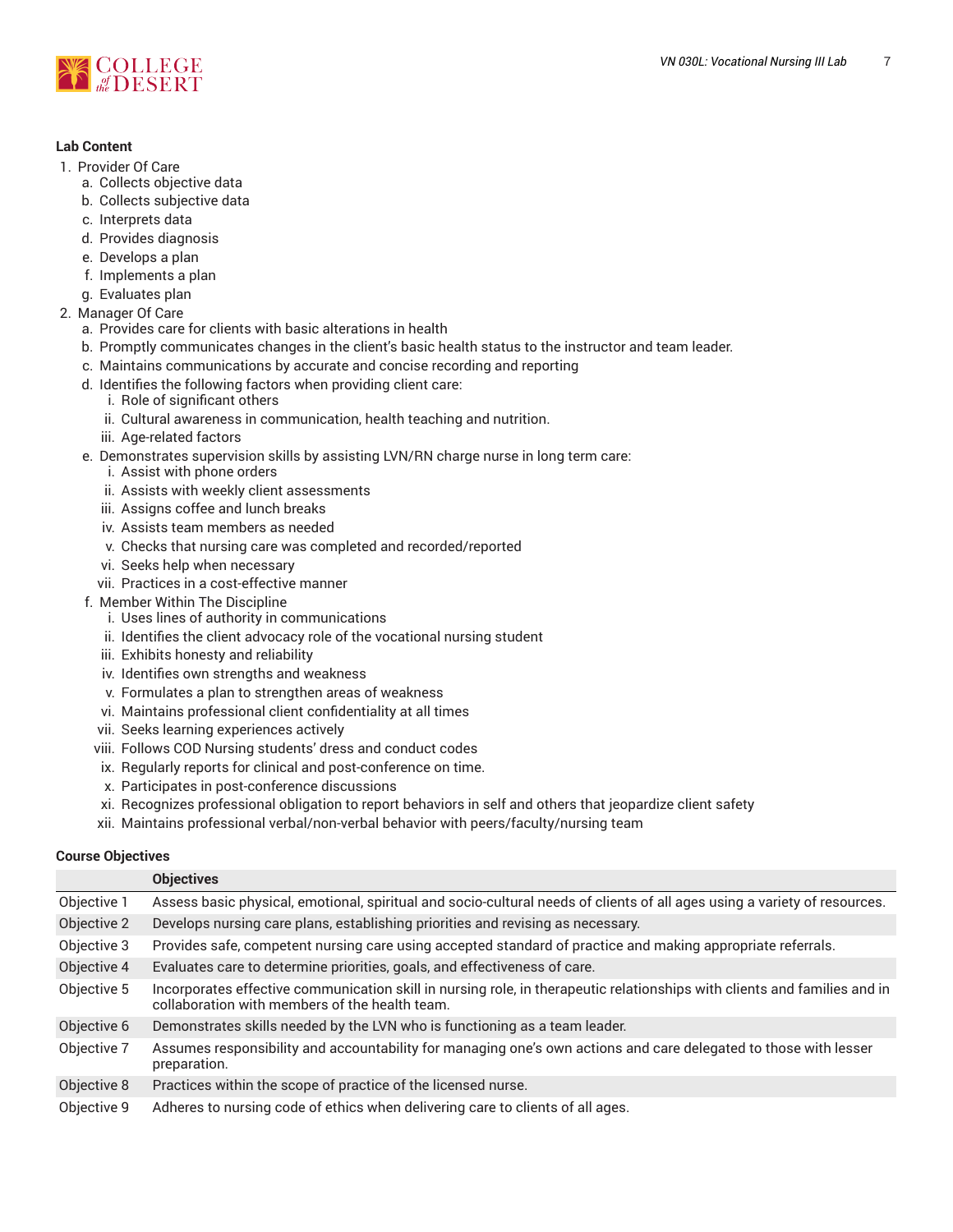

Objective 10 Seeks opportunity for continued professional growth and performance.

Objective 11 Advocates for the health care consumers through political, economic, and societal activities.

#### **Student Learning Outcomes**

|           | Upon satisfactory completion of this course, students will be able to:                        |
|-----------|-----------------------------------------------------------------------------------------------|
| Outcome 1 | Recognize and model the supervisory role of the vocational nurse within the health care team. |
| Outcome 2 | Demonstrate care of specialized populations in the acute care and outpatient setting.         |

#### **Methods of Instruction**

| <b>Method</b>                      | Please provide a description or examples of how each instructional<br>method will be used in this course.                                                                                                                                                       |
|------------------------------------|-----------------------------------------------------------------------------------------------------------------------------------------------------------------------------------------------------------------------------------------------------------------|
| Collaborative/Team                 | Assigned to various clinical sites and required to work within<br>interdisciplinary teams at the sites.                                                                                                                                                         |
| Technology-based instruction       | Electronic medical records, utilize medical technology at various clinical<br>sites, and work with electronic medication dispensing equipment.                                                                                                                  |
| Self-exploration                   | Provide written and or verbal self reflection on various clinical learning<br>activities.                                                                                                                                                                       |
| <b>Role Playing</b>                | Use of low, medium, and high fidelity simulation.                                                                                                                                                                                                               |
| Participation                      | Active participation following the nursing process in clinical settings.<br>Participate in 216 direct patient care hours as approved by the BVNPT.                                                                                                              |
| Observation                        | Observation of care of the laboring woman. Work under the direction<br>of a registered nurse to observe the role of the nurse during labor and<br>delivery.                                                                                                     |
| Laboratory                         | Various clinical laboratory sites. Must participate in 216 hours of direct<br>patient care.                                                                                                                                                                     |
| Journal                            | Journal and self-reflection activities may be included in clinical lab<br>setting.                                                                                                                                                                              |
| Experiential                       | Active participation in various clinical sites that employ vocational<br>nurses.                                                                                                                                                                                |
| Clinical                           | Various clinical sites and on campus clinical lab. Participate in 216 direct<br>patient care hours.                                                                                                                                                             |
| Discussion                         | Pre and post conference discussions.                                                                                                                                                                                                                            |
| Demonstration, Repetition/Practice | Demonstration and practice of skills necessary to perform duties as<br>a Licensed Vocational nurse including but not limited to medication<br>administration, Foley catheter care, data collection, and vital signs.<br>Complete 216 direct patient care hours. |
| Activity                           | Development of care plans and concept maps for client care.                                                                                                                                                                                                     |

#### **Methods of Evaluation**

| <b>Method</b>                                 | Please provide a description or examples of how<br>each evaluation method will be used in this course. | <b>Type of Assignment</b> |
|-----------------------------------------------|--------------------------------------------------------------------------------------------------------|---------------------------|
| Written homework                              | Care plans and concept maps.                                                                           | In and Out of Class       |
| Behavior assessment                           | Use of clinical evaluation tool for assessment of<br>behaviors consistent with the professional nurse. | In Class Only             |
| Oral and practical examination                | Validation of skills needed for client care.                                                           | In Class Only             |
| Mid-term and final evaluations                | Final skills validation.                                                                               | In Class Only             |
| Self/peer assessment and portfolio evaluation | Portfolio of work done throughout the semester.                                                        | In Class Only             |
| Computational/problem-solving evaluations     | Computation of dosage calculations.                                                                    | In Class Only             |
| Field/physical activity observations          | Participation in clinical site assignments.                                                            | In Class Only             |
| Laboratory projects                           | Satisfactory completion of clinical objectives                                                         | In Class Only             |

**Assignments**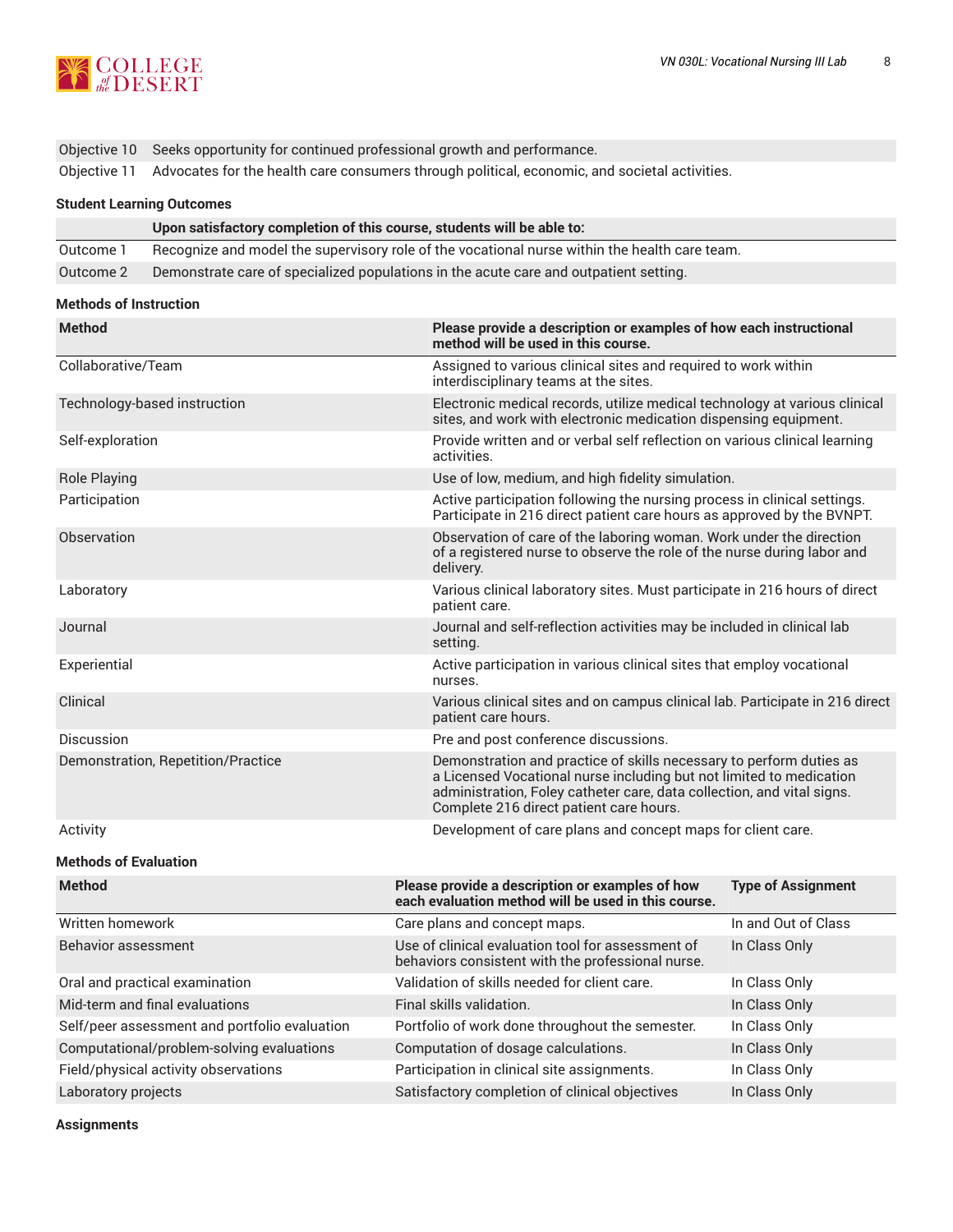

#### **Other In-class Assignments**

- 1. Appear at clinical on time and in appropriate attire.
- 2. Read assigned chapters in textbooks or outside reading assignment as related to assigned client care.
- 3. Complete care of assigned clients.
- 4. Provide nursing care plans for assigned clients.

# **Other Out-of-class Assignments**

None

**Grade Methods** Pass/No Pass Only

# **MIS Course Data**

**CIP Code** 51.3901 - Licensed Practical/Vocational Nurse Training.

**TOP Code** 123020 - Licensed Vocational Nursing

**SAM Code** B - Advanced Occupational

**Basic Skills Status** Not Basic Skills

**Prior College Level** Not applicable

**Cooperative Work Experience** Not a Coop Course

**Course Classification Status** Credit Course

**Approved Special Class** Not special class

**Noncredit Category** Not Applicable, Credit Course

**Funding Agency Category** Not Applicable

**Program Status** Program Applicable

**Transfer Status** Not transferable

**Allow Audit** No

**Repeatability** No

**Materials Fee** No

**Additional Fees?** No